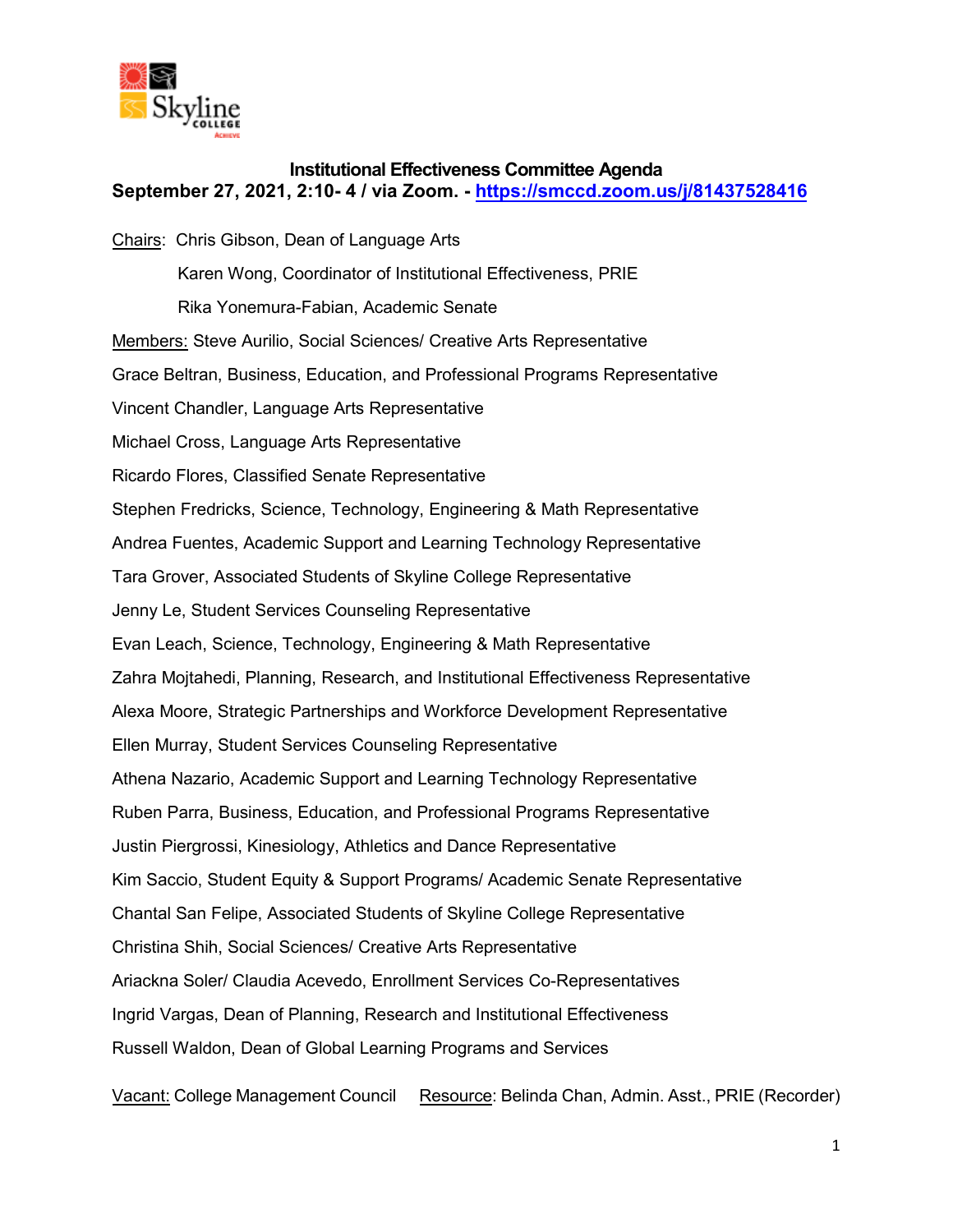

# **Action Item**

| <b>Topics</b>      |                                                                                               | <b>Presenters</b>                       | <b>Time</b> |
|--------------------|-----------------------------------------------------------------------------------------------|-----------------------------------------|-------------|
| L.                 | Approve Agenda                                                                                | Wong                                    | $2$ min.    |
| Ш.                 | Approve September 13 Minutes                                                                  | Wong                                    | $2$ min.    |
|                    | <b>Reports/ Discussions</b>                                                                   |                                         |             |
| <b>Topics</b>      |                                                                                               | <b>Presenters</b>                       | <b>Time</b> |
| III.               | <b>Comprehensive Program Review: Writing Goals</b>                                            | Wong &<br><b>Members</b>                | 45 min.     |
| IV.                | <b>Program Review Calendar</b>                                                                | Wong &<br><b>Members</b>                | 12 min.     |
| <b>Action Item</b> |                                                                                               |                                         |             |
| <b>Topics</b>      |                                                                                               | <b>Presenters</b>                       | <b>Time</b> |
| V.                 | Vote on recommending that the College Governance<br>Council adopt the Program Review Calendar | <b>Members</b>                          | 3 min.      |
|                    | <b>Reports/ Discussions</b>                                                                   |                                         |             |
| <b>Topics</b>      |                                                                                               | <b>Presenters</b>                       | <b>Time</b> |
| VI.                | <b>Comprehensive Program Review Culminating</b><br><b>Experience: Presentation</b>            | Yonemura-<br>Fabian &<br><b>Members</b> | 12 min.     |
| <b>Action Item</b> |                                                                                               |                                         |             |
| <b>Topics</b>      |                                                                                               | <b>Presenters</b>                       | <b>Time</b> |
| VII.               | Vote on the CPR Culminating Experience: Presentation                                          | <b>Members</b>                          | 3 min.      |
|                    | <b>Reports/ Discussions</b>                                                                   |                                         |             |
| <b>Topics</b>      |                                                                                               | <b>Presenters</b>                       | <b>Time</b> |
| VIII.              | Rubric's Purpose, Timing, & Content                                                           | Gibson &<br><b>Members</b>              | 25 min.     |